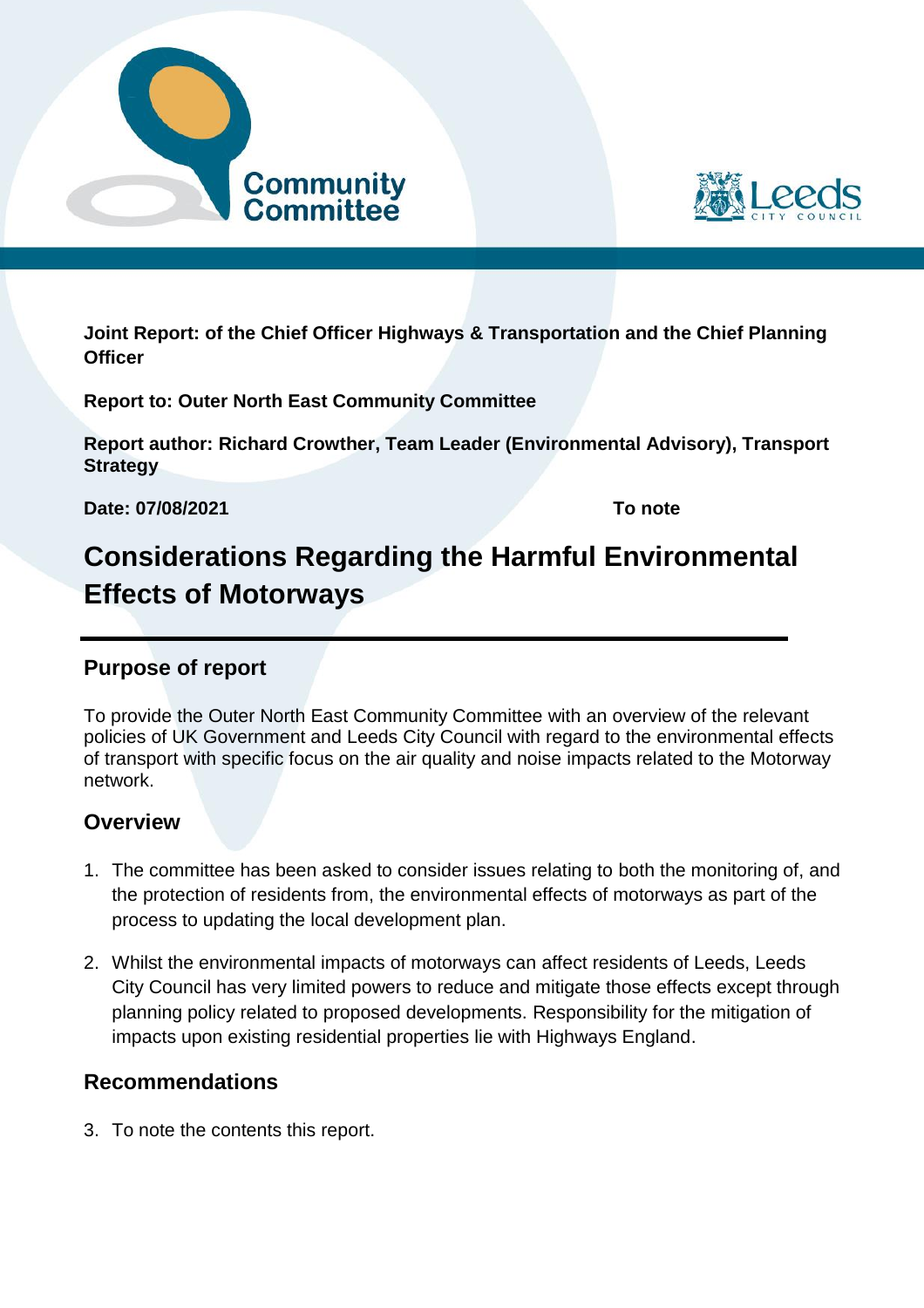## **Main Issues**

Concerns have been raised through the Outer North East Community Committee regarding the environmental impacts associated with the motorway network, particularly noise and air quality within the Outer North East Community area and the policies of Leeds City Council for mitigating the impacts on local residents.

This briefing note addresses the concerns raised and outlines the relevant national and local policies applicable to these issues.

#### **4.1 Air Quality Management in Leeds**

Existing air quality legislation was designed to reduce risks to human health and the environment. Emission limit values were set by the EU Air Quality Framework Directive and were transposed into UK law in the Environment Act 1995.

Regulations set under the Environment Act 1995 sets out the Local Air Quality Management (LAQM) process which makes local authorities responsible for the monitoring and assessment of air quality within their area. Where air quality is identified to exceed the levels at which relevant exposure could be damaging to health, the Local Authority must declare an Air Quality Management Area (AQMA) and prepare an action plan to reduce pollution levels to below the relevant limits.

In common with most other Local Authorities, most air pollutants included in the LAQM process have been screened out and considered to be well below the relevant objective levels within the Leeds District. Two pollutants which have remained a concern across the country are nitrogen dioxide (NO2) and particulate matter (PM).

All the existing AQMAs within Leeds relate to annual average concentrations of NO<sub>2</sub> with levels of PM now predicted to be significantly below the objective threshold in all areas of Leeds.

The national objective levels are designed to identify areas where people are at risk from exposure to air pollution when exposed for the relevant period of time. The tables below detail the current objective levels for  $NO<sub>2</sub>$  and  $PM<sub>10</sub>$  with the relevant exposure. The objectives are not relevant to places of work or locations where members of the public do not have regular access. There are several locations in Leeds where NO<sub>2</sub> levels do exceed the annual mean national objective levels but there is no relevant public exposure.

| <b>Pollutant</b>                         | <b>Objective</b>                                                   | <b>Averaging Period</b> | <b>Obligation</b>     |
|------------------------------------------|--------------------------------------------------------------------|-------------------------|-----------------------|
| Nitrogen dioxide (NO <sub>2</sub> )      | $200\mu g/m3$ not to be exceeded<br>more than 18 times a year      | 1-hour mean             | All local authorities |
|                                          | $40\mu g/m3$                                                       | Annual mean             | All local authorities |
| <b>Particulate Matter</b><br>$(PM_{10})$ | $50\mu g/m3$ not to be exceeded<br>more than 35 times a year       | 24-hour mean            | All local authorities |
|                                          | 50µg/m <sup>3</sup> not to be exceeded<br>more than 7 times a year | 24-hour mean            | Scotland only         |
|                                          | $40\mu g/m3$                                                       | Annual mean             | All local authorities |
|                                          | $18\mu$ g/m $^3$                                                   | Annual mean             | Scotland only         |

#### Table 1.1 - UK Air Quality Objectives and Pollutants - LAQM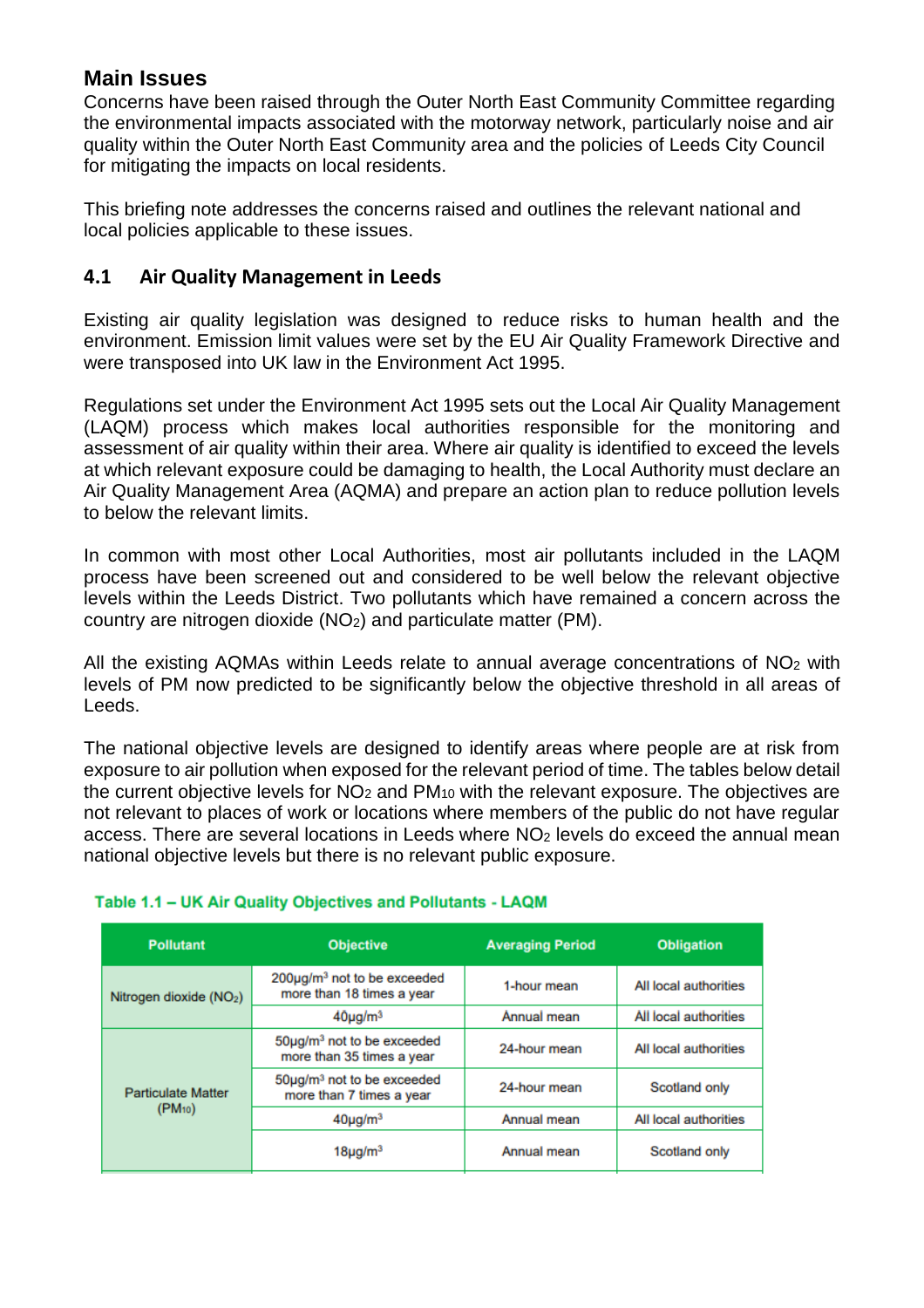| <b>Averaging</b><br><b>Period</b>     | Objectives should apply at:                                                                                                                                                                    | Objectives should generally not apply at:                                                                                                                                              |  |
|---------------------------------------|------------------------------------------------------------------------------------------------------------------------------------------------------------------------------------------------|----------------------------------------------------------------------------------------------------------------------------------------------------------------------------------------|--|
| Annual mean                           | All locations where members of the public might<br>be regularly exposed. Building facades of<br>residential properties, schools, hospitals, care<br>homes etc.                                 | Building façades of offices or other places of<br>work where members of the public do not have<br>regular access.<br>Hotels, unless people live there as their<br>permanent residence. |  |
|                                       |                                                                                                                                                                                                | Gardens of residential<br>properties.                                                                                                                                                  |  |
|                                       |                                                                                                                                                                                                | Kerbside sites (as opposed to locations at<br>the building façade), or any other location<br>where public exposure is expected to be<br>short term.                                    |  |
| 24-hour<br>mean and<br>8-hour<br>mean | All locations where the annual mean<br>objective would apply, together with hotels.<br>Gardens of residential properties <sup>10</sup> .                                                       | Kerbside sites (as opposed to locations at<br>the building facade), or any other location<br>where public exposure is expected to be<br>short term.                                    |  |
| 1-hour mean                           | All locations where the annual mean and:<br>24 and 8-hour mean objectives apply.<br>Kerbside sites (for example, pavements of<br>busy shopping streets).                                       | Kerbside sites where the public would not<br>be expected to have regular access.                                                                                                       |  |
|                                       | Those parts of car parks, bus stations and<br>railway stations etc. which are not fully<br>enclosed, where members of the public might<br>reasonably be expected to spend one hour or<br>more. |                                                                                                                                                                                        |  |
|                                       | Any outdoor locations where members of the<br>public might reasonably expect to spend one<br>hour or longer.                                                                                   |                                                                                                                                                                                        |  |

#### *4.2 Impact of Motorways on Air Quality*

Although motorways are a significant source of nitrogen dioxide (NO2) concentrations reduce quickly with distance from the road due to a combination of their width and the turbulence created by vehicles assisting in the dispersion.

Monitoring data shows pollution levels associated with motorways tend to be a greater concern within urban areas, where the r background concentrations are higher due to a greater number of other contributing sources.

In more rural areas, general background concentrations of NO<sub>2</sub> are comparatively low and consequently only those properties which are very close to the road are at risk of exceeding the objective levels.

#### **4.3 Existing Residential Properties**

As part of the LAQM review and assessment process, when residential properties in close proximity to the road network are identified to be at risk of exceeding air quality objectives, monitoring is undertaken to confirm the situation. Once monitoring of a location begins, it continues until the data collected provides confidence that a breach of the objectives is extremely unlikely to occur.

Previous monitoring and assessment reviews have concluded that there are no existing properties close enough to the A1(M) within the Leeds District considered to be at risk of exceeding the objectives.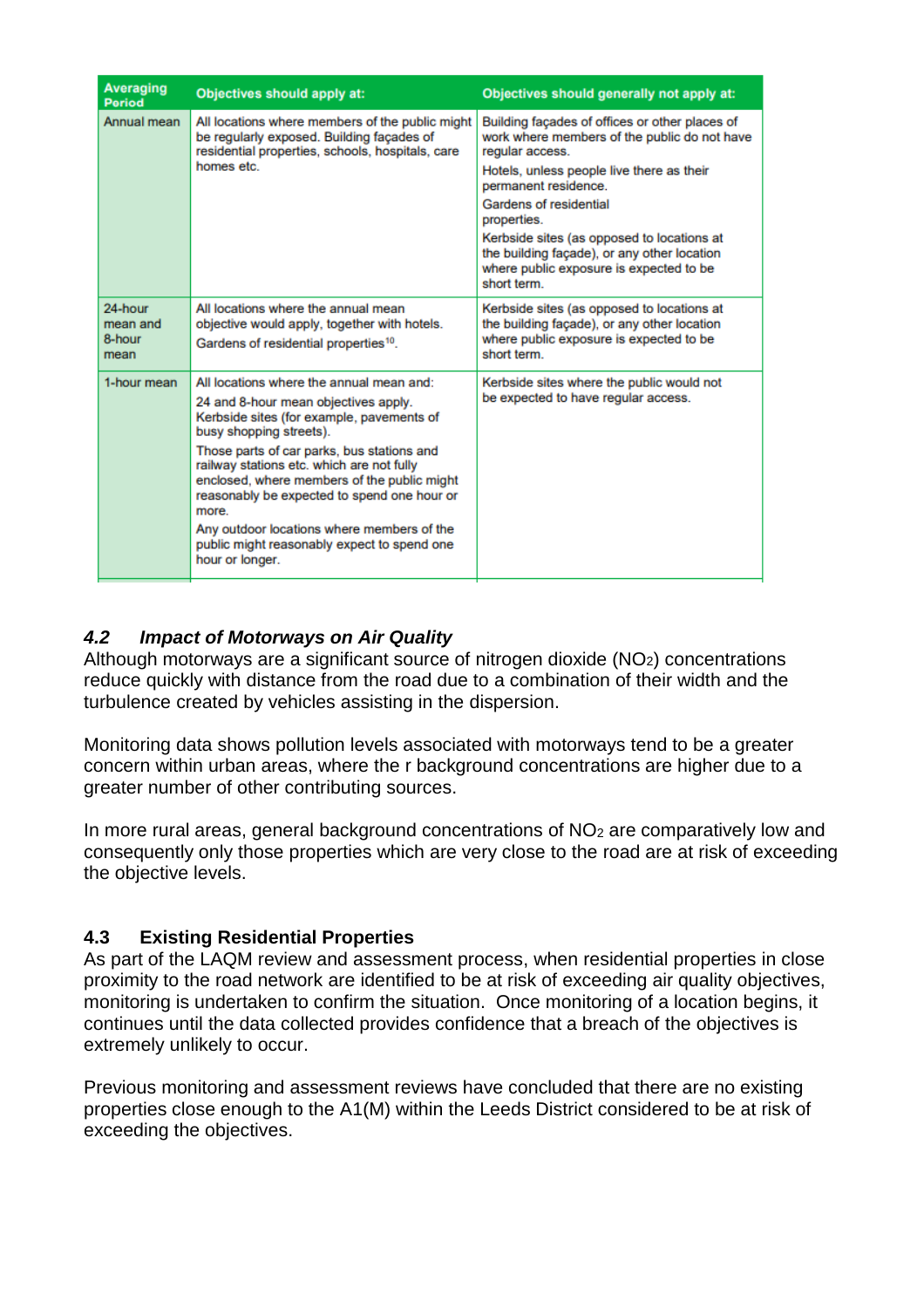#### **4.4 Proposed Developments**

When a residential development application is received by the Planning Authority, an assessment as to whether air quality is a relevant consideration is made by Air Quality Officers as part of the consultee process. If certain criteria are met, the applicant is required to submit an air quality assessment to assess the potential exposure risk to residents of the new properties.

Depending on the type, size and location of any proposed development, the developer may be required to assess the effect that additional traffic generated by that development might have elsewhere on the road network and how that may impact on any existing air quality sensitive properties.

All air quality assessments must follow an agreed methodology with the Planning Authority, in line with government's best practice guidance, using their approved vehicle emission toolkit and future vehicle fleet and traffic growth forecast scenarios.. Leeds City Council also routinely requests that air quality assessments should include a "worst case" scenario, calculating future pollution concentrations future traffic flows increasing as expected, but assuming the vehicle emission rates do not improve beyond the existing base year of the assessment.

#### **4.5 Racecourse Approach**

In the case of the Racecourse Approach development, Northeast of Wetherby, a detailed air quality assessment was included within the wider Environmental Impact Assessment report. The conclusion of the assessment found that, when assessed under the worst case scenario (using vehicle emissions rates from 2015), the façades of a small number of residential properties were predicted to narrowly exceed the NO<sub>2</sub> annual mean objective level of 40ug/m3, but were unlikely to exceed if the traffic fleet improved as expected by the year of first occupation.

Monitoring results within the Leeds district and the wider region since 2015 show there has been a general downward trend, suggesting vehicle emissions have reduced and that the worst-case scenario is not likely to occur. Nevertheless, the consultee advice is to adopt a precautionary approach and request that appropriate mitigation be considered where possible at the reserved matters phase.

Specific mitigation measures will depend on the details of the final residential layout and could include providing mechanical ventilation, sourced from the less polluted facades, or simply to consider moving the properties slightly further away from the road through redesigning the site layout. These measures are also considered desirable in providing future residents with greater mitigation against traffic noise also.

Larger developments such as Racecourse Approach, are also required to submit Travel Plans, which include initiatives aimed at reducing overall vehicle emissions as a result of the development which would both impact on the development itself and contribute to the overall emissions across the district. These measures could include such as subsidised public transport for residents, residential electric vehicle charging facilities to remove barriers to electric car ownership, car clubs and providing walking and cycling infrastructure within the development and its immediate vicinity etc.

## **4.6 The Future of Air Quality Management in Leeds**

Leeds City Council is bound by the relevant national legislation and regulations in force at any given time. UK Government is currently preparing a new Environment Bill, intended to set out a new domestic framework for environmental governance. The Bill is expected to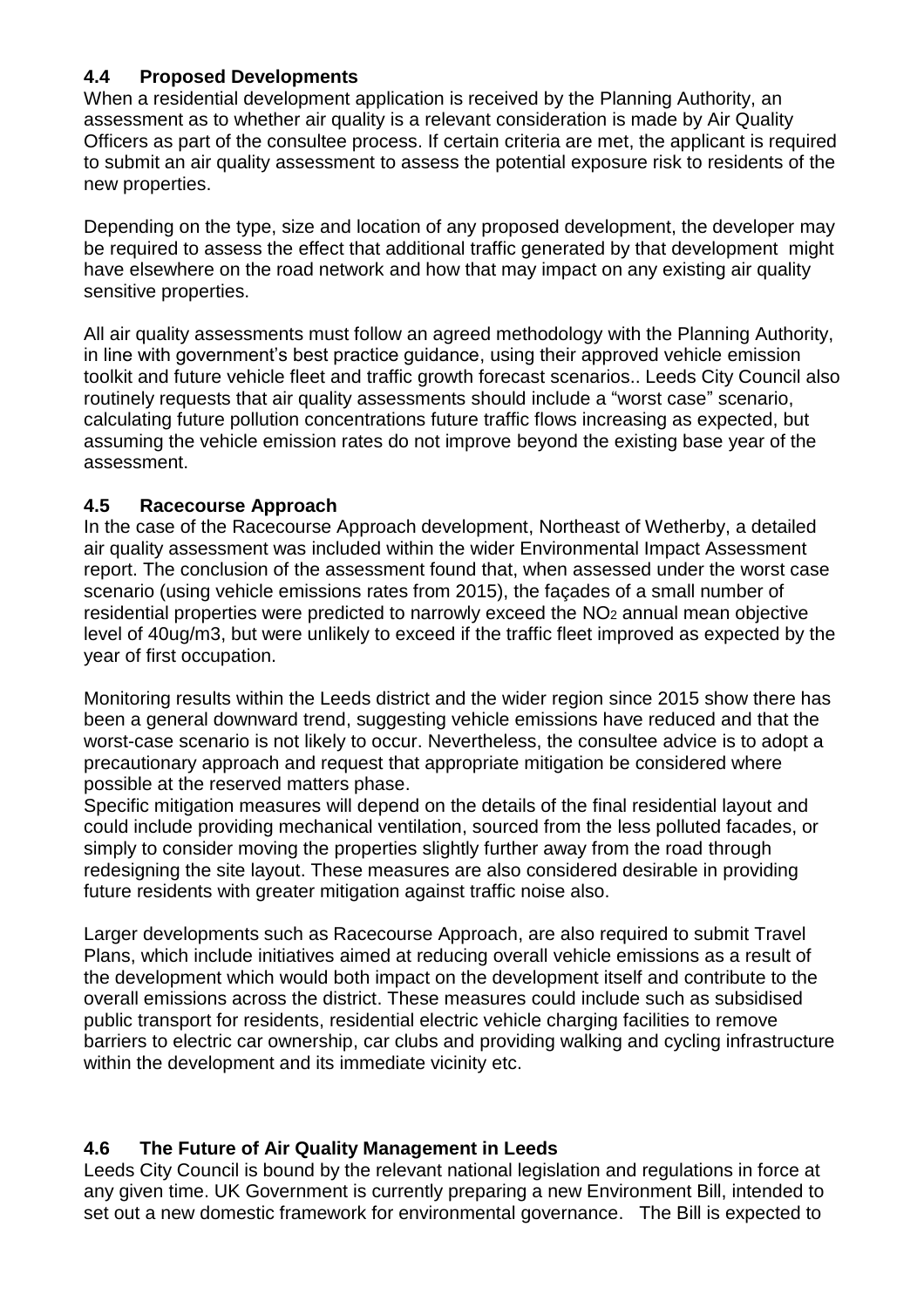include a national clean air strategy and set out revised legally binding targets for pollution levels, with regular review periods to allow for new evidence to be used in setting new targets.

The Environment Bill is expected to set more ambitious targets with regards to particulate matter in recognition that that recent evidence shows that fine particulates (referred to as PM2.5) can have a more significant impact on human health than previously thought. The Bill is also expected to strengthen the ability for local authorities to address air quality issues at a local level through a revised local air quality management framework and ensure responsibility to address air pollution is shared across relevant public bodies.

In preparation for this, Officers presented a Leeds City Council Air Quality Strategy to be to the council's Executive Board in July 2021 which was approved. The Strategy aims to set targets for fine particulate matter in line with the latest World Health Organisation's healthbased standards and will consider both exposure reduction and lower target levels where there is an opportunity to make tangible benefits. In recognition that road transport is not the dominant a source of particulate emissions, the strategy also considers the potential for actions targeted towards domestic, industrial and agricultural emissions appropriately.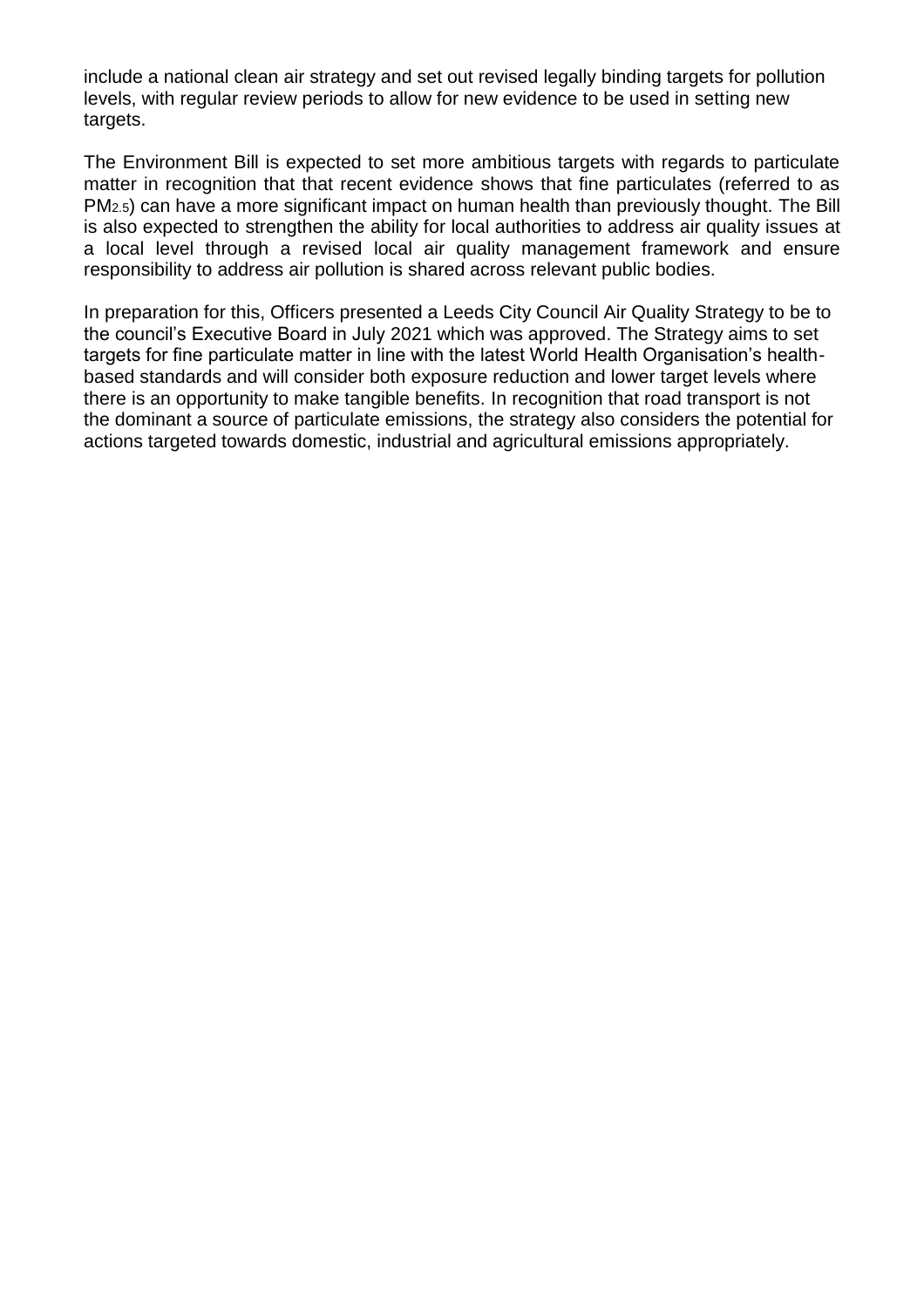## **5.1 Environmental Noise Management in Leeds**

Complaints of noise arising from such as construction, commercial premises and neighbourhood noise con be investigated and addressed as Statutory Nuisance under the Environmental Protection Act 1990. Noise arising from transport sources, such as Aircraft, Rail and Road vehicles operating in an "ordinary" and lawful manner is specifically exempt from being classed as a statutory nuisance.

Directive 2002/49/EC, known as the Environmental Noise Directive or END required members states to produce strategic noise maps identifying exposure to environmental noise, prepare Noise Action Plans (NAPs) based on the results of the mapping and review the process on a 5 yearly cycle. The aims of the END are to define a common approach in avoiding, preventing, or reducing the harmful effects of environmental noise and defines environmental noise as the "*unwanted or harmful outdoor sound created by human activities, including noise emitted by means of transport, road traffic, rail traffic, air traffic and noise from sites of industrial activity*"

The Environmental Noise (England) Regulations 2006 which transposed the Environmental Noise Directive into domestic law identifies Defra as the competent authority for preparing and adopting the NAPs and reporting the number of people exposed to harmful noise levels. The Regulations continue to apply after EU exit until such time as any changes may be introduced through primary legislation.

In the case of Motorways, Highways England are classed as the relevant highway authority and classed as the "noise maker", whilst Local Authorities are classed as the "noise receiver".

The mechanisms available for to manage road traffic noise include:

- Use of low noise road surfacing
- Traffic management such speed limits or vehicle-type restrictions.
- Congestion Management.
- Noise barriers / landscaping.
- Provision of Acoustic glazing

Following the last round of noise mapping published in 2019, Highways England undertook to continue their previous policy of using "low noise" surfacing where there are properties identified as being exposed to the highest noise levels as a result of one of their roads. This method of reducing noise is one of the most effective options available to them as it greatly reduces the noise generated by the interaction of the tyres on the roads surface which is the most dominant noise source on high speed roads.

Low Noise surfacing also has the benefit of improving the noise exposure for all residents regardless of the noise levels they would otherwise be exposed to. It can also benefit wildlife and areas of tranquillity and amenity by reducing noise levels generally. However, low noise surfacing is significantly more expensive than tradition road surfaces and consequently, Highways England have only committed to use it when the existing surfacing requires replacement as part of normal maintenance requirements. As the "noise receiver" Leeds City Council has assessed that the policy as being reasonable and proportionate.

In relation to the Outer North East Leeds area, 4 of the 6 lanes of the A1(M) carriageway have now been replaced with low noise surfacing for the majority, if not all, of its route north of the A64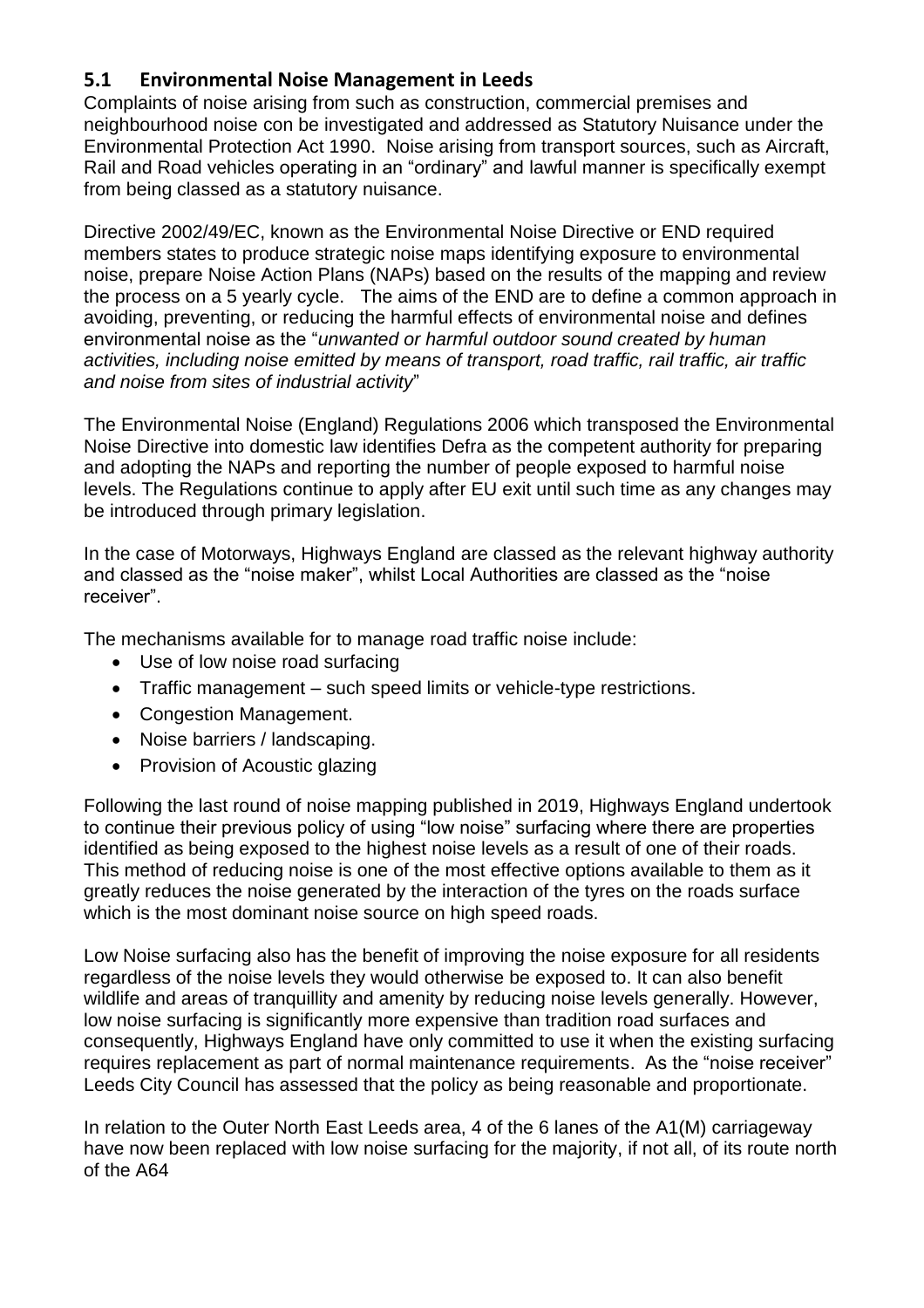#### **5.2 Existing Properties**

When a new development or highway scheme requires new or substantially altered sections of highway. The schemes are assessed by Leeds City Council under Part 2 of the Land Compensation Act 1973 using the criteria laid out in the Nosie Insulation Regulations 1975 (as amended). Any property which meets the qualifying noise criteria of exceeding 68dB LA10 (18 hour) with an increase of at least 1dB due to the new or altered highway is offered a noise insulation package consisting of enhanced acoustic glazing and acoustic ventilation capable of providing substancial noise attenuation to achieve desirable internal noise levels.

Additional mitigation is always sought through the design stage of new road schemes to incorporate features such as landscaped earth bunds and acoustic barriers to reduce the impact of noise from new schemes generally particularly for such as amenity gardens of existing properties wherever practical.

#### **5.4 Proposed Developments**

As part of the planning consultation process, proposed residential developments which are identified as being potentially subject to elevated transport noise are passed to the Environmental Studies Team for assessment and advice.

For larger developments, consisting of multiple houses, the developer is requested to submit a suitable noise impact assessment, carried out by a competent person and referencing the ProPG Planning and Noise Guidance, BS8233:2014 and World Health Organisation Guidelines for Community Noise.

The assessment is expected to detail how the new properties will achieve the recommended internal noise levels quoted within BS 8233:2014 '*Guidance on sound insulation and noise reduction for buildings*' (shown in Table 3 below). The noise assessments are also required to demonstrate that all reasonable measures have been considered to achieve the desirable daytime noise level of no more than 50db LAeq for external amenity garden areas, with an upper limit of 55dB LAeq being required in almost all cases.

| <b>Activity</b>            | Location    | 0700-2300            | 2300-0700                    |
|----------------------------|-------------|----------------------|------------------------------|
| Resting                    | Living Room | 35 dB LAeq (16 hour) | $\qquad \qquad \blacksquare$ |
| Sleeping (daytime resting) | Bedroom     | 35 dB LAeg (16 hour) | 30 dB LAeg (8 hour)          |

#### Table 3 Internal noise levels required noise levels

The noise mitigation measures required to meet the internal and external recommended noise levels can include features such as; enhanced glazing specifications, alternative means of ventilation, revised building layouts/ orientation and boundary treatments such as acoustic fencing. Suitable mitigation features identified in the assessment can be conditioned into the planning permissions as appropriate.

Occasionally, where sizeable residential developments show the majority of site can meet the desirable or upper noise limits within amenity gardens a balanced view may be taken to allow a small number of properties to slightly exceed the upper limit if the target can only be achieved through excessive mitigation features which may be otherwise undesirable from a planning point of view.